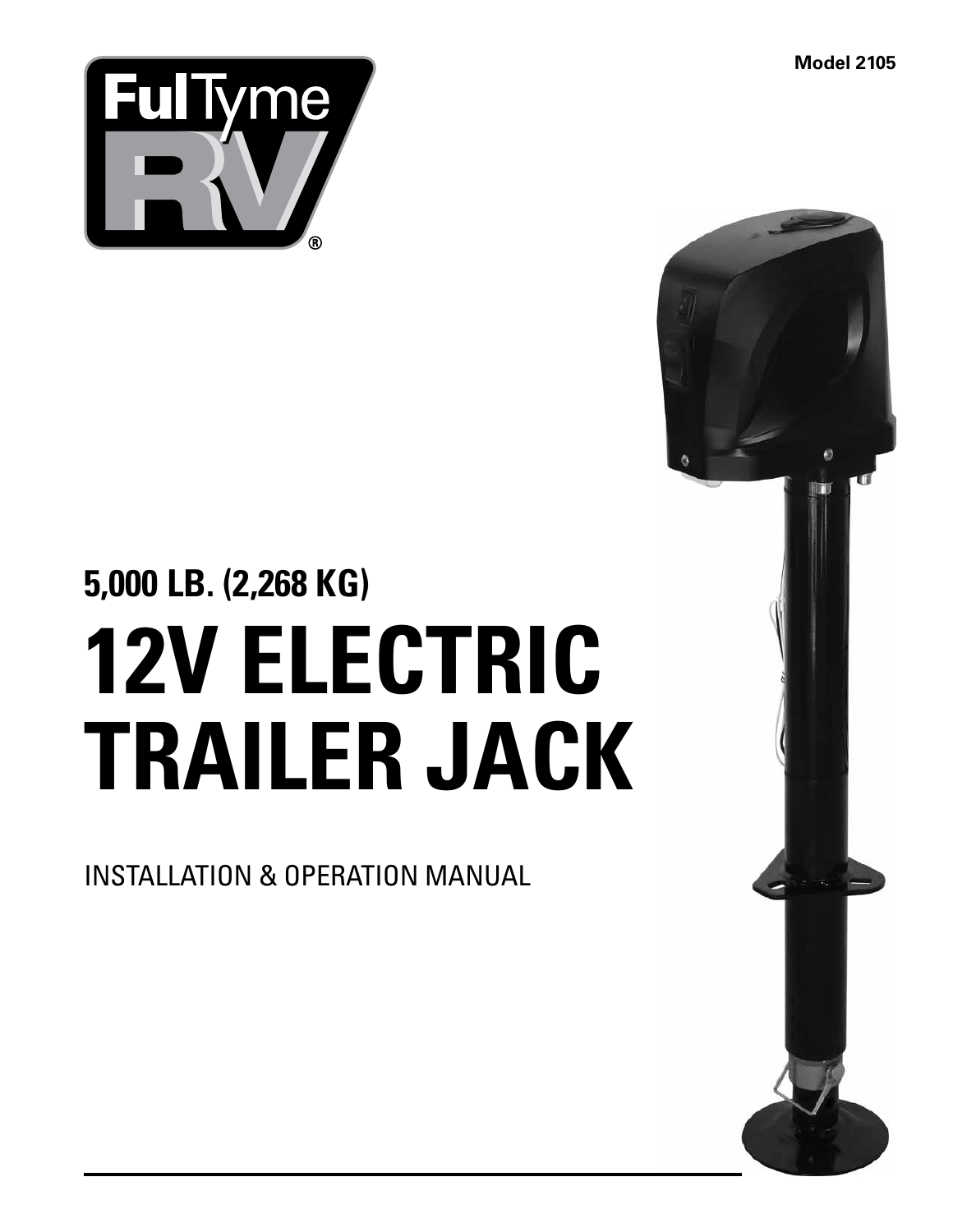

## **WARNING:**

Read, Understand, Follow and Save These Instructions.

Failure to follow all warnings and instructions may result in product failure, property damage, serious personal injury.

The warnings, cautions, and instructions discussed in this instruction manual cannot cover all possible conditions or situations that could occur. It must be understood by the operator that common sense and caution are factors which cannot be built into this product, but must be supplied by the operator

#### **INTENDED USE**

This electric trailer tongue jack is a 12V motor-driven jack that makes coupling and uncoupling from the hitch on travel trailers and boat trailers an easier operation. New industrial design cover is extremely waterproof. Improved LEDs shine down onto your ball and coupler where light is needed the most.

### **TECHNICAL SPECIFICATIONS**

#### **SPECIFICATIONS**

- Model no.: 2105
- Maximum Lift Capacity: 5,000 lb
- Travel: Full 22½" stroke (18" power plus 4½" manual drop leg extension)
- Height Range: 9" to 31½"
- Type: 12V DC A-Frame
- Outer Tube Diameter: 2¼"
- Foot Pad: Removable 4½" Drop Leg

### **COMPONENTS OF KIT AND TOOLS REQUIRED**

- Three Grade 5, 1" Long, 3/8"-16 UNC Bolts (included)
- Three 3/8" Flat Washers and Lock Nuts (included)
- 7/16" Wrench (owner supplied, not included)
- Torque Wrench (owner supplied, not included)
- Wire Cutters (owner supplied, not included)
- Wire Strippers (owner supplied, not included)
- Crimpers or Soldering Iron (owner supplied, not included)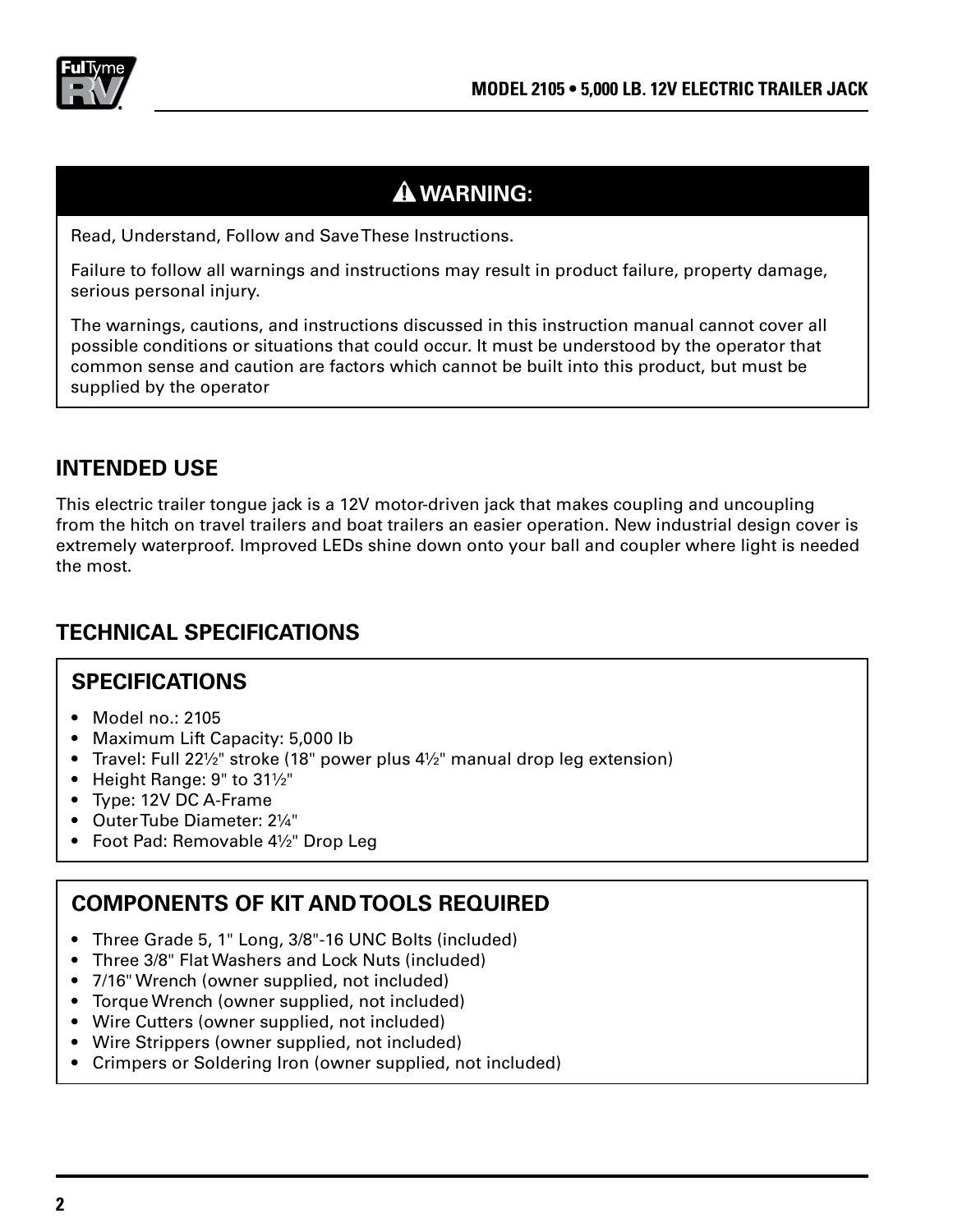

#### **EXPLODED VIEW**

#### **PARTS LIST**

| Parts No.               | <b>Description</b>                  | $Q$ ty |
|-------------------------|-------------------------------------|--------|
| 1                       | <b>Override Protection Cover</b>    | 1      |
| $\overline{2}$          | <b>Plastic Cover</b>                | 1      |
| 3                       | <b>LED Light Switch</b>             | 1      |
| $\overline{\mathbf{4}}$ | Up/Down Switch                      | 1      |
| 5                       | Motor                               | 1      |
| $6 - 10$                | <b>Gear Assembly</b>                | 1      |
| 11                      | <b>Drive Shaft</b>                  | 1      |
| 12                      | <b>Short Positive/Negative Wire</b> | 1      |
| 13                      | <b>LED Light</b>                    | 1      |
| 14                      | <b>Wiring Board</b>                 | 1      |
| 15                      | <b>ACME Screw</b>                   | 1      |
| 16                      | <b>OuterTube</b>                    | 1      |
| 17                      | Crank                               | 1      |
| 18                      | <b>Mounting Plate</b>               | 1      |
| 19                      | Power Supply Wire(black color)      | 1      |
| 20                      | Inner Tube                          | 1      |
| 21                      | Ground Wire(White color)            | 1      |
| 22                      | Lock Pin                            | 1      |
| 23                      | Drop Leg                            | 1      |
| 24                      | Up/Down Switch Cover                | 1      |
| 25                      | <b>LED Wire</b>                     | 1      |
| 26                      | <b>Hardware Kit</b>                 | 3      |
| 27                      | <b>LED Switch Cover</b>             | 1      |

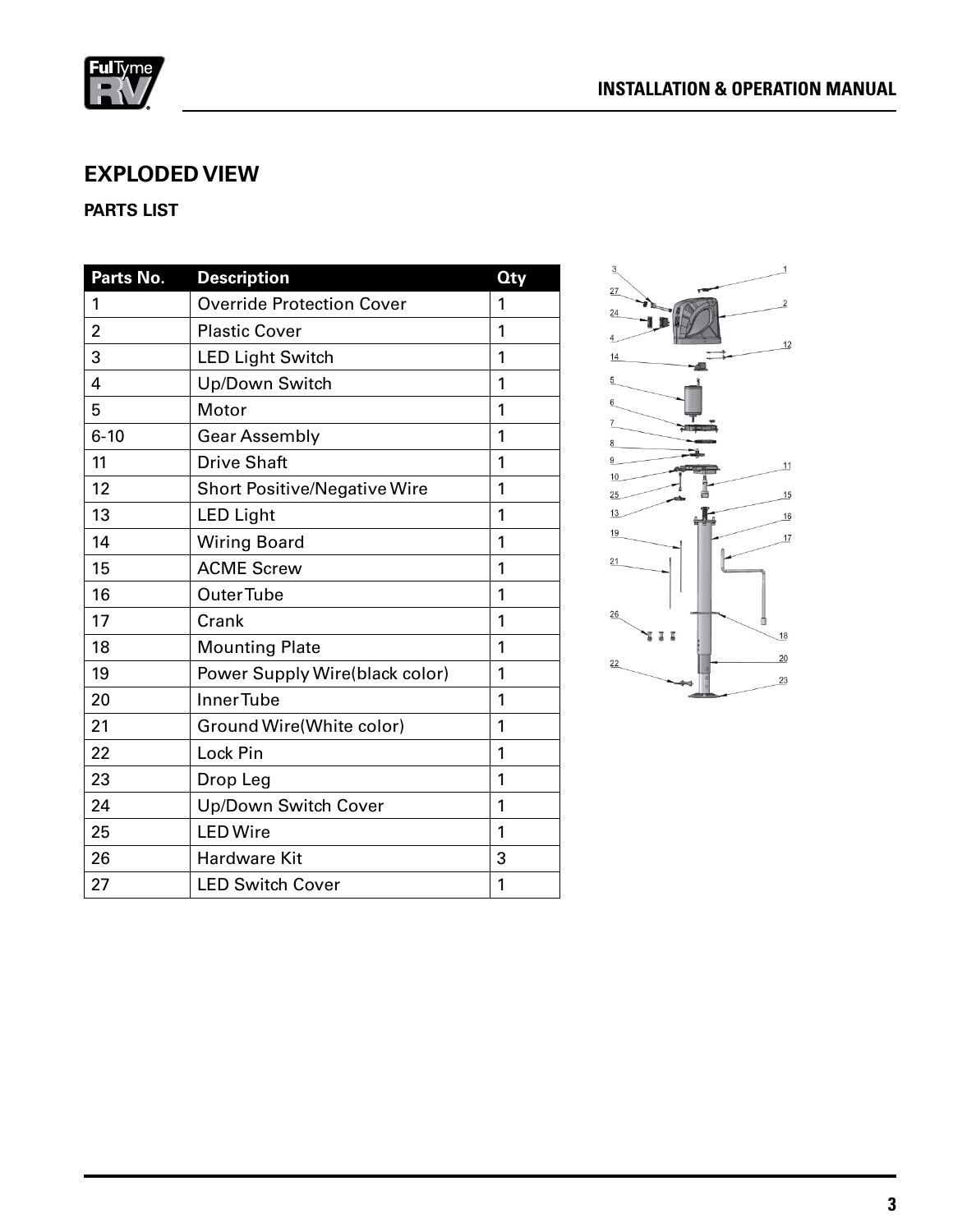

#### **SAVE THESE INSTRUCTIONS – IMPORTANT SAFETY CONSIDERATIONS**

#### **JACK USE AND CARE**

- **Do not modify the jack in any way.** Unauthorized modification may impair the function and/or safety and could affect the life of the equipment. There are specific applications for which the jack was designed. In addition, any unauthorized modification will void the warranty.
- **Always check for damaged or worn out parts before using the jack.** Broken parts will affect the jack operation. Replace or repair damaged or worn parts immediately.
- **Do not force the trailer jack.** Do not attempt to lift more than the maximum lifting capacity of 5000-lb.
- **Never attempt to adjust the drop leg when there is any load on the jack.** When using the drop foot or drop leg, make certain the supplied pin is fully inserted through both sides of the inner tube and the drop tube before using the jack.

### **INSTALLATION INSTRUCTIONS**

#### **Before installation, compare the lift capacity of the electrical jack with your trailer to ensure safe operation of the jack.**

- 1. Park the trailer on a level surface and block the wheels.
- 2. This trailer jack has been designed to attach to the top surface of the A-frame coupler.
- 3. Disconnect the trailer battery.
- 4. Detach the drop leg (#23) of the jack by removing the lock pin (#22) and sliding it out.
- 5. Position the drop leg (#23) in line with the mounting hole with the foot of the drop leg on the ground.
- 6. Support the trailer tongue by the frame with jack stands (not included).
- 7. If replacing an old jack, remove the old jack from the coupler, saving the washers and bolts.
- 8. Insert the electric jack through the A-frame coupler hole and align the bolt holes so the motor housing is facing forward towards the tow vehicle.
- 9. Secure the jack with three Grade 5, 3/8"-16UNC bolts and washers. Remove paint from around one bolt hole on the jack, and from around the matching bolt hole on the trailer tongue. If the paint layer is thick, add a flat washer between the jack and the trailer to provide good contact. Exposed metal can be painted after assembly to prohibit corrosion. Bolts should be tightened to 15-20 ft.-lbs

**Tip:** The salvaged bolts from the old jack are acceptable for reuse if they are Grade 5 and in good condition.

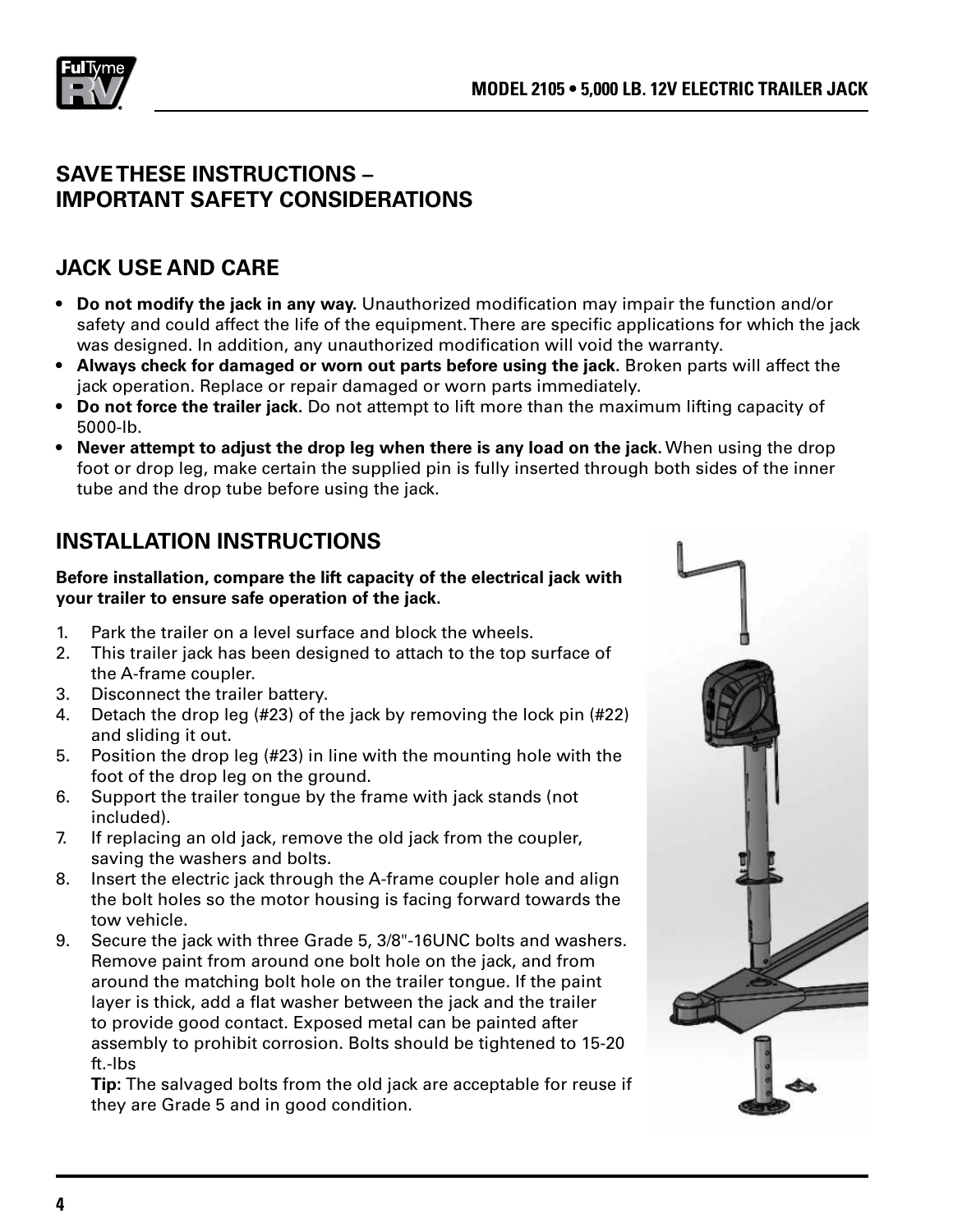

- 10. Connect the BLACK wire lead from the jack directly to the positive (+) terminal of the battery or junction box. This unit has a built-in circuit breaker which automatically trips and resets if the amperage is too high. **Now connect the WHITE ground wire to the negative (-) battery terminal or to the trailer frame.**
- 11. Check for proper installation by pressing the up/down switch for extending/retracting the jack. Also check that the light switch turns on the LED light.
- 12. After checking for proper operation, be sure to reattach the drop leg to the inner tube of the jack using the lock pin.
- 13. Retract the jack completely.

#### **OPERATION**

- 1. Park the trailer on a level surface and block the wheels. **Tip:** For nighttime hookups, turn the light switch (#3) ON to illuminate your work area.
- 2. Before operating the jack, extend the drop leg foot (#23) to the appropriate length and secure in place with the 3/8" safety lock pin (#22) provided.

**WARNING:** Do not stack blocks under the jack's foot to increase the height. Stacked blocks may become unstable and fall.

- 3. Extend the jack by pushing the operating switch (#4) UP. **Note:** Under heavy use, the internal circuit breaker may open, causing the motor to switch off. In this case, release the operating switch, and wait 15 seconds for the breaker to reset before resuming operation.
- 4. Retract the jack by pushing the operating switch (#4) DOWN. **Note:** If you attempt to extend or retract the jack and it does not respond, it may be at the end of the stroke. If the jack fails to respond, try operating it in the opposite direction. If it will not operate in either direction refer to the troubleshooting guide.
- 5. After hitching the trailer to a tow vehicle, slide the drop leg (#23) fully into the jack tube, secure it with the safety lock pin (#22) and retract the jack tube. You may have to raise the jack tube slightly to release pressure on the safety lock pin.
- 6. Always check ground clearance before driving off.

### **MANUAL OPERATION INSTRUCTIONS**

- 1. If for any reason electric power is lost, disconnect the jack from the power source.
- 2. Remove the rubber access cover on the top of the jack.
- 3. Insert the provided manual crank handle into the access hole on the top of the jack, engaging the drive screw.
- 4. Rotate the manual crank handle counter-clockwise to extend the jack, and clockwise to retract it.

### **MAINTENANCE**

- 1. The Electric A-frame jack motor is sealed and maintenance-free. It is important to maintain the electrical system including the battery and charger (not included).
- 2. Ensure all connections are tight and free of corrosion and that the jack is properly grounded.
- 3. Make sure the battery is fully charged prior to use.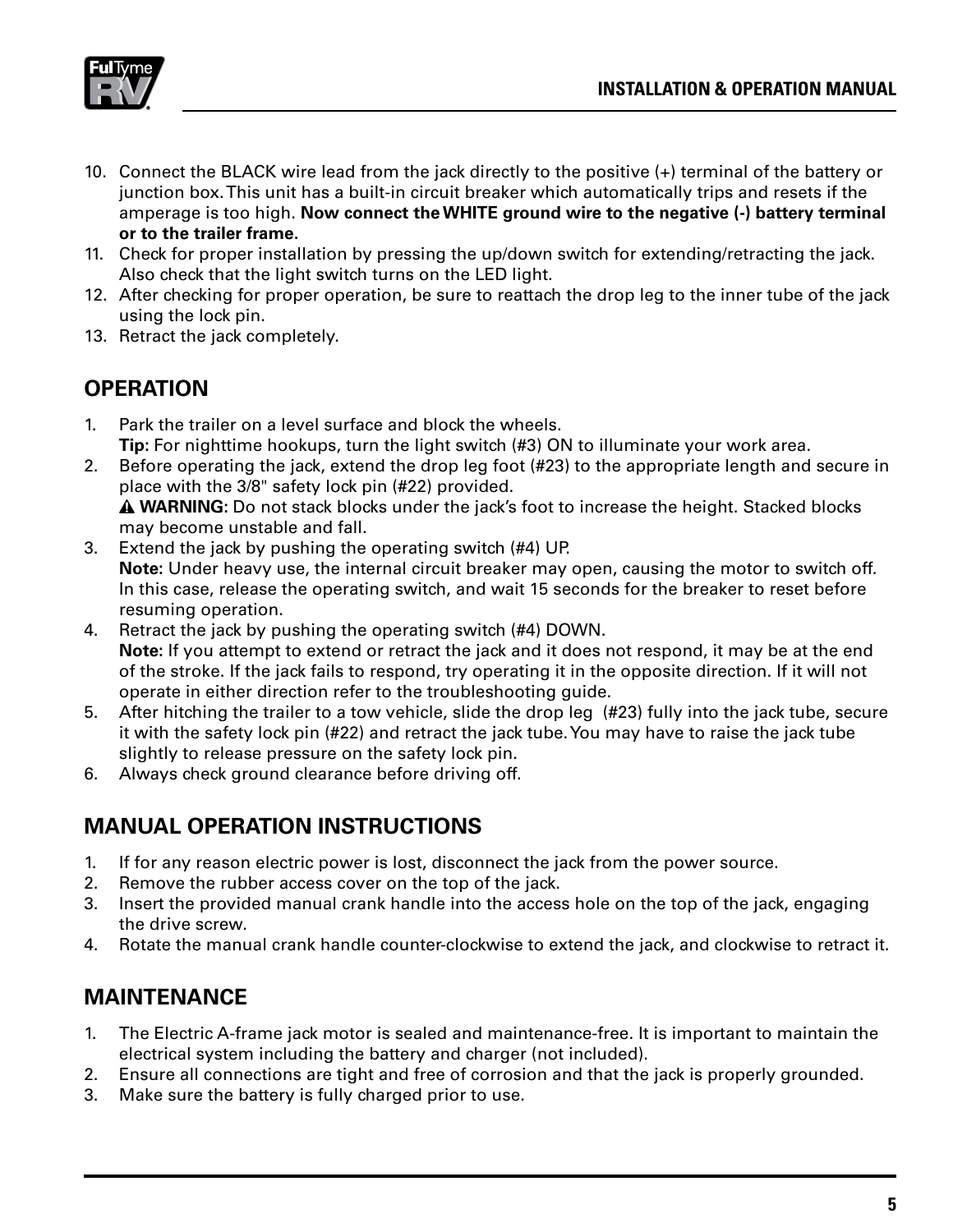

#### **TROUBLESHOOTING**

Refer to below troubleshooting guide if the device does not function properly or parts are missing. If unable to do so, have a qualified technician service the device.

| <b>Failure</b>                                                                         | <b>Possible Cause</b>                                                                                       | <b>Corrective Action</b>                                                                                                                                                                                                                                                                           |
|----------------------------------------------------------------------------------------|-------------------------------------------------------------------------------------------------------------|----------------------------------------------------------------------------------------------------------------------------------------------------------------------------------------------------------------------------------------------------------------------------------------------------|
| Motor<br>will not<br>operate<br>Or light<br>is OK,<br>but jack<br>will not<br>operate. | No or Low Voltage                                                                                           | Check battery & electrical connections. Must have<br>minimum of 10 VDC. If the battery is low, plug the trailer<br>cable into the tow vehicle, and start the tow vehicle to<br>provide power to the jack.                                                                                          |
|                                                                                        | Poor Ground                                                                                                 | Clean area between the jack mounting plate and coupler,<br>and ensure paint has been removed by the star washers.<br>Direct metal-to-metal contact must exist between<br>mounting components to ensure good electrical contact.<br>Check electrical connections.                                   |
|                                                                                        | The trailer<br>connector on the<br>jack cannot get<br>power from the<br>trailer connector on<br>the vehicle | The trailer connector on the vehicle must match the trailer<br>connector on the jack to power it.                                                                                                                                                                                                  |
|                                                                                        |                                                                                                             | Test that the correct terminal is receiving power with a<br>test light. Number 4 on the connector will receive power.<br>Connector number 1 is the neutral ground. Consult a<br>qualified technician on replacing the connector if there is a<br>mismatch between the vehicle and jack connectors. |
|                                                                                        | Open Internal<br><b>Circuit Breaker</b>                                                                     | Wait 15 seconds for breaker to close or replace with<br>thermal overload protector                                                                                                                                                                                                                 |
|                                                                                        | Loose Wires on ON/<br><b>OFF Switch</b>                                                                     | Secure wire connections                                                                                                                                                                                                                                                                            |
|                                                                                        | Loose Wires on the<br>Motor                                                                                 | Secure wire connections                                                                                                                                                                                                                                                                            |
|                                                                                        | <b>Motor Faulty</b>                                                                                         | Replace motor or Replace with a brand new jack                                                                                                                                                                                                                                                     |
|                                                                                        | <b>ON/OFF Switch</b><br>Faulty                                                                              | Replace switch                                                                                                                                                                                                                                                                                     |
| Jack can<br>operate<br>but light<br>doesn't<br>work                                    | Loose Wires on<br><b>Light Switch</b>                                                                       | Check if the light and/or switch wiring connection is well<br>secured                                                                                                                                                                                                                              |
|                                                                                        | Faulty light and/or<br>switch                                                                               | Replace light and/or switch                                                                                                                                                                                                                                                                        |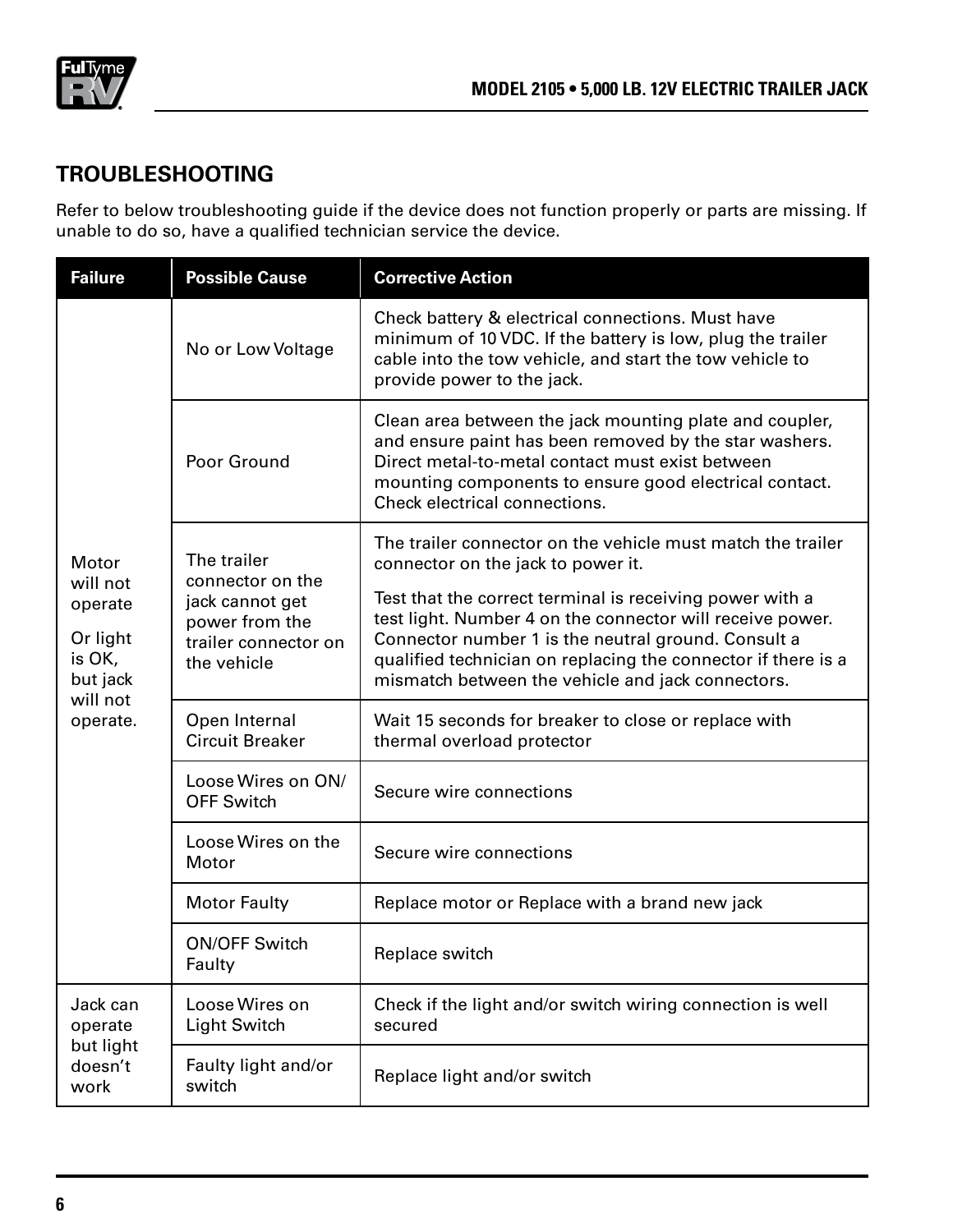

| Motor<br>Clutch<br><b>Engages</b> | If jack leg is at<br>fully retracted or<br>extended position |                                                             |
|-----------------------------------|--------------------------------------------------------------|-------------------------------------------------------------|
|                                   | Worn gear                                                    | Replace gear                                                |
|                                   | Dirty Inner Tube                                             | Clean inner tube and coat with light coat of silicone spray |
|                                   | <b>Bent InnerTube</b>                                        | Replace inner tube                                          |
|                                   | <b>Clutch Faulty</b>                                         | Replace motor                                               |
|                                   | Jack at angle                                                | Secure mounting bolts and ensure a support plate is used    |
|                                   | <b>Excessive tongue</b><br>weights                           | Determine if jack is adequate for tongue weight             |